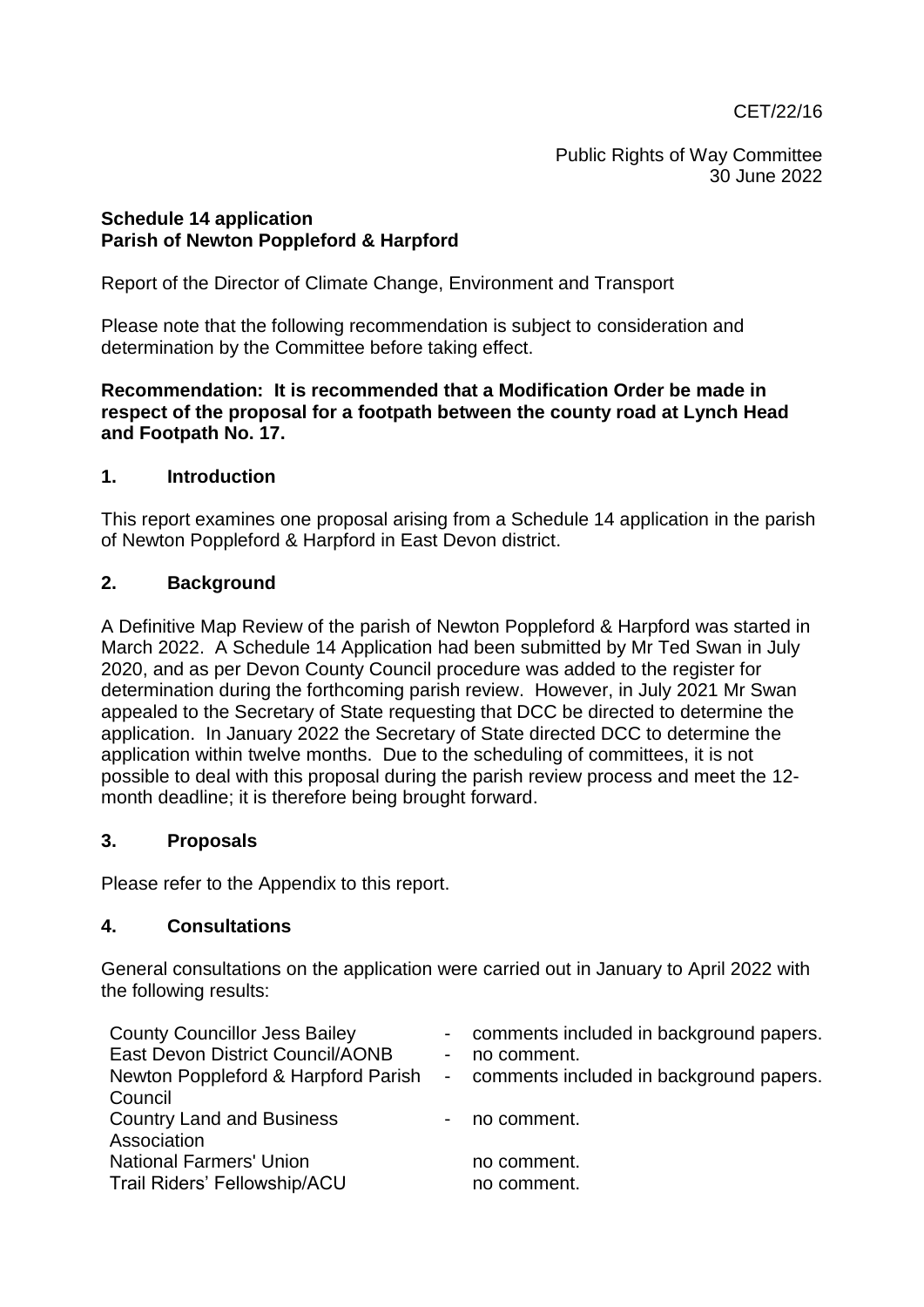| <b>British Horse Society</b> | - no comment.                           |
|------------------------------|-----------------------------------------|
| Cycling UK                   | - no comment.                           |
| <b>Ramblers</b>              | comments included in background papers. |
| Byways & Bridleways Trust    | - no comment.                           |
| 4 Wheel vehicle Users        | - no comment.                           |
| Devon Green Lanes Group      | - no comment.                           |

Specific responses are detailed in the Appendix to this report and included in the background papers.

# **5. Strategic Plan**

The Council's Plan 2021 – 2025, [https://www.devon.gov.uk/strategic-plan/,](https://eur02.safelinks.protection.outlook.com/?url=https%3A%2F%2Fwww.devon.gov.uk%2Fstrategic-plan%2F&data=04%7C01%7Cthomas.green%40devon.gov.uk%7C414dd431c37a4133f8fa08da188fdb2e%7C8da13783cb68443fbb4b997f77fd5bfb%7C0%7C0%7C637849303374783496%7CUnknown%7CTWFpbGZsb3d8eyJWIjoiMC4wLjAwMDAiLCJQIjoiV2luMzIiLCJBTiI6Ik1haWwiLCJXVCI6Mn0%3D%7C3000&sdata=PBjFyHwUDqZ6L3aLIQAPxGwa3O4OkjQFxaTMJNteX2k%3D&reserved=0) has, where appropriate under the provisions of the relevant legislation, been taken into account in the preparation of the report.

# **6. Financial Considerations**

Financial implications are not a relevant consideration to be taken into account under the provision of the Wildlife and Countryside Act 1981. The Authority's costs associated with Modification Orders, including Schedule 14 appeals, the making of Orders and subsequent determinations, are met from the general public rights of way budget in fulfilling our statutory duties.

# **7. Legal Considerations**

The implications/consequences of the recommendation have been taken into account in preparing the report.

# **8. Risk Management Considerations**

No risks have been identified.

## **9. Equality, Environmental Impact (including climate change) and Public Health Considerations**

Equality, environmental impact (including climate change or public health implications have, where appropriate under the provisions of the relevant legislation, been taken into account.

# **10. Conclusion**

It is recommended that a Modification Order be made in respect of Proposal 1 as evidence is considered sufficient to meet the requirements of the legislation. Details concerning the recommendation are discussed in the Appendix to this report.

## **11. Reasons for Recommendations**

To undertake the County Council's statutory duty under the Wildlife and Countryside Act 1981 to keep the Definitive Map and Statement under continuous review in the East Devon district area, as directed by the Secretary of State.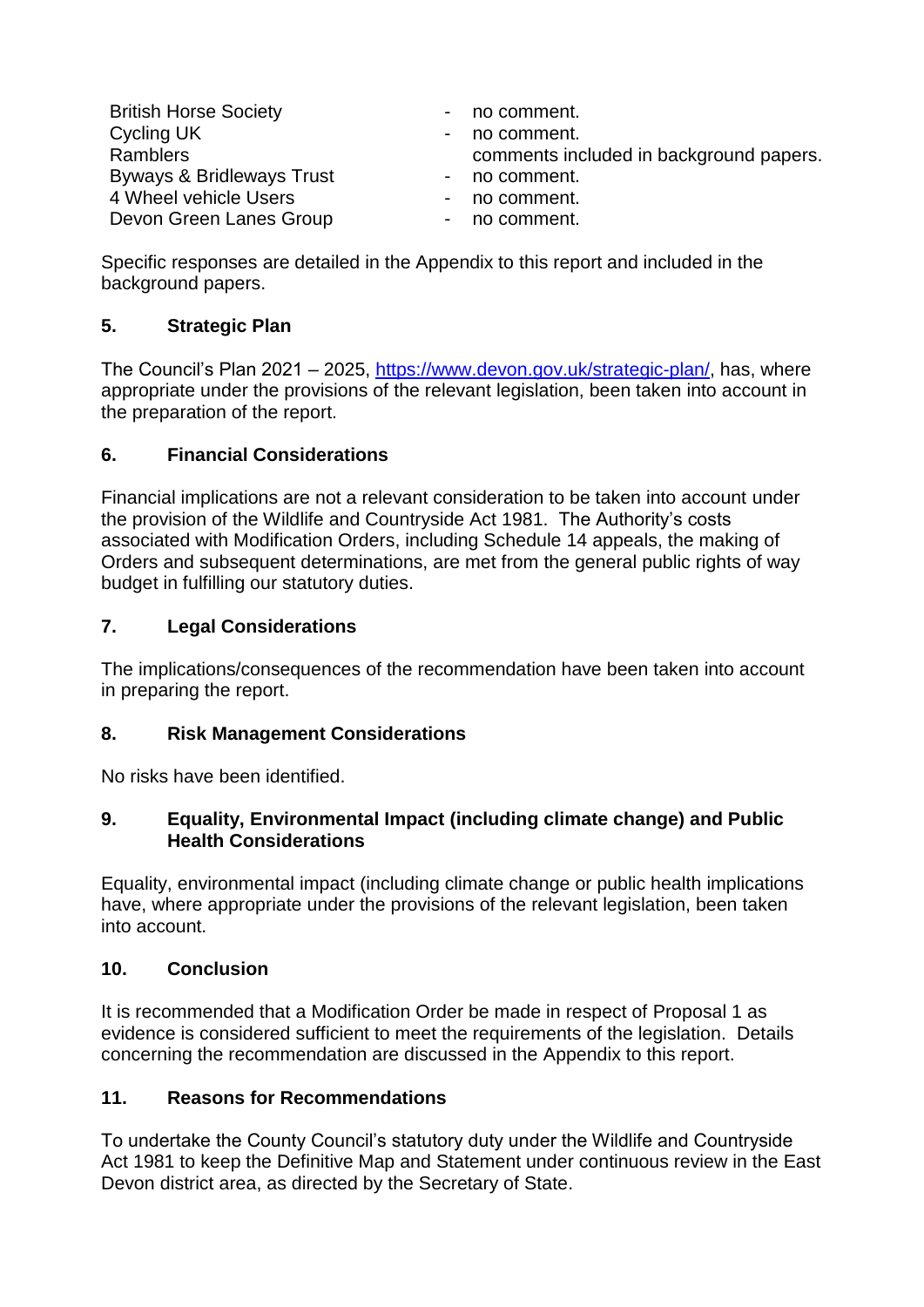# Meg Booth Director of Climate Change, Environment and Transport

# **Electoral Division: Otter Valley**

Local Government Act 1972: List of Background Papers

Contact for enquiries: Thomas Green

Room No: M8 Great Moor house

Tel No: (01392) 382856

Background Paper Date **Date** File Ref.

Correspondence File 2000 to date TCG/DMR/NEWTONPOPP

tg210622pra sc/cr/Schedule 14 Parish of Newton Poppleford & Harpford 02 210622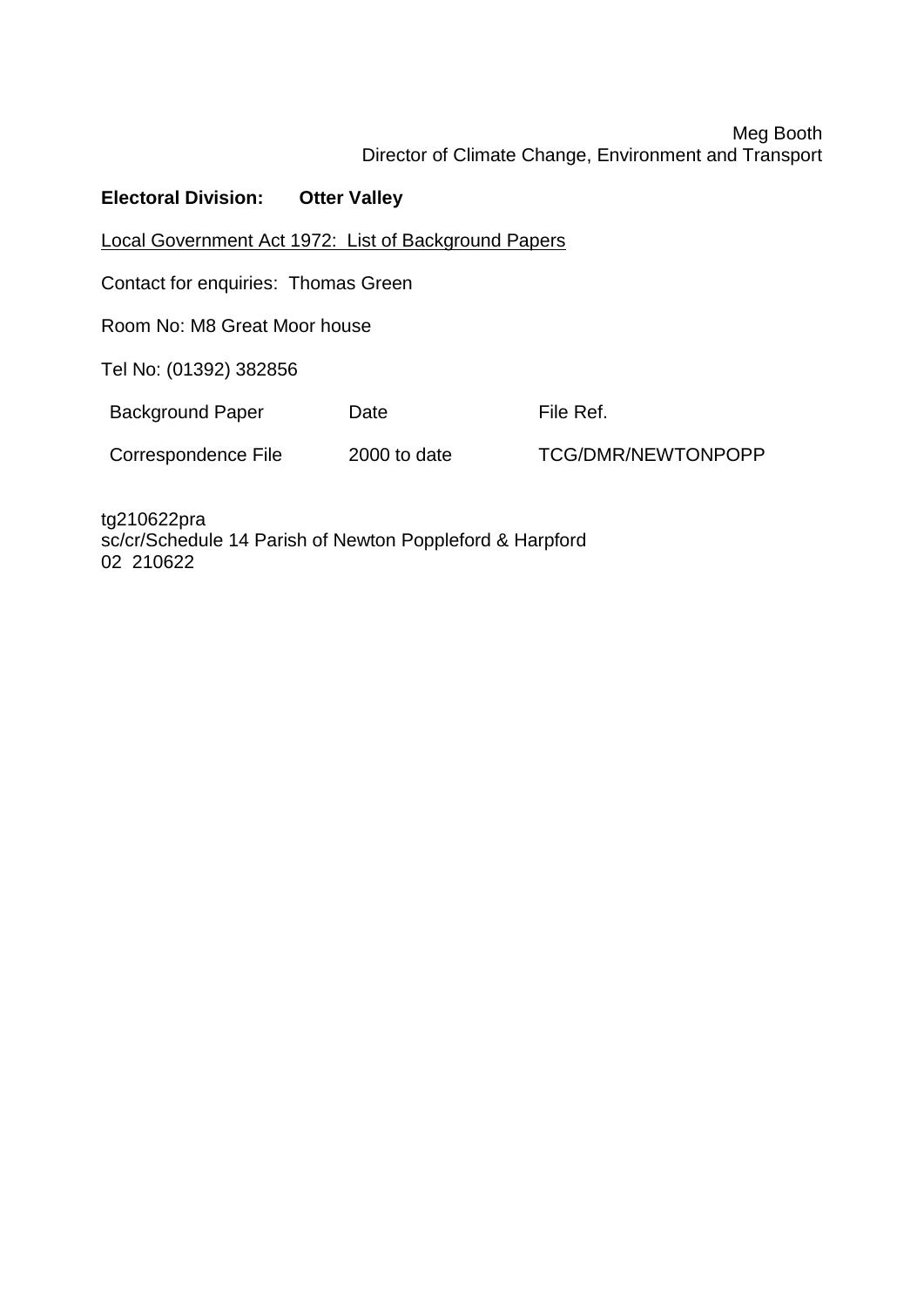## **A. Basis of Claims**

The Highways Act 1980, Section 31(1) states that where a way over any land, other than a way of such a character that use of it by the public could not give rise at common law to any presumption of dedication, has actually been enjoyed by the public as of right and without interruption for a full period of 20 years, the way is deemed to have been dedicated as a highway unless there is sufficient evidence that there was no intention during that period to dedicate it.

Common Law presumes that at some time in the past the landowner dedicated the way to the public either expressly, the evidence of the dedication having since been lost, or by implication, by making no objection to the use of the way by the public.

The Highways Act 1980, Section 32 states that a court or other tribunal, before determining whether a way has or has not been dedicated as a highway, or the date on which such dedication, if any, took place, shall take into consideration any map, plan, or history of the locality or other relevant document which is tendered in evidence, and shall give such weight thereto as the court or tribunal considers justified by the circumstances, including the antiquity of the tendered document, the status of the person by whom and the purpose for which it was made or compiled, and the custody in which it has been kept and from which it is produced.

The Wildlife and Countryside Act 1981, Section 53(3)(c) enables the Definitive Map to be modified if the County Council discovers evidence which, when considered with all other relevant evidence available to it, shows that:

- (i) a right of way not shown in the map and statement subsists or is reasonably alleged to subsist over land in the area to which the map relates.
- (ii) a highway shown in the map and statement as a highway of a particular description ought to be there shown as a highway of a different description.
- (iii) there is no public right of way over land shown in the map and statement as a highway of any description, or any other particulars contained in the map and statement require modification.

The Wildlife and Countryside Act 1981, Section 56(1) states that the Definitive Map and Statement shall be conclusive evidence as to the particulars contained therein, but without prejudice to any question whether the public had at that date any right of way other than those rights.

The Wildlife and Countryside Act 1981, Section 53(5) enables any person to apply to the surveying authority for an order to modify the Definitive Map. The procedure is set out under WCA 1981 Schedule 14.

Section 69 of the Natural Environment and Rural Communities Act 2006 (NERC) amended the Highways Act 1980, to clarify that a Schedule 14 application for a Definitive Map Modification Order is, of itself, sufficient to bring a right of way into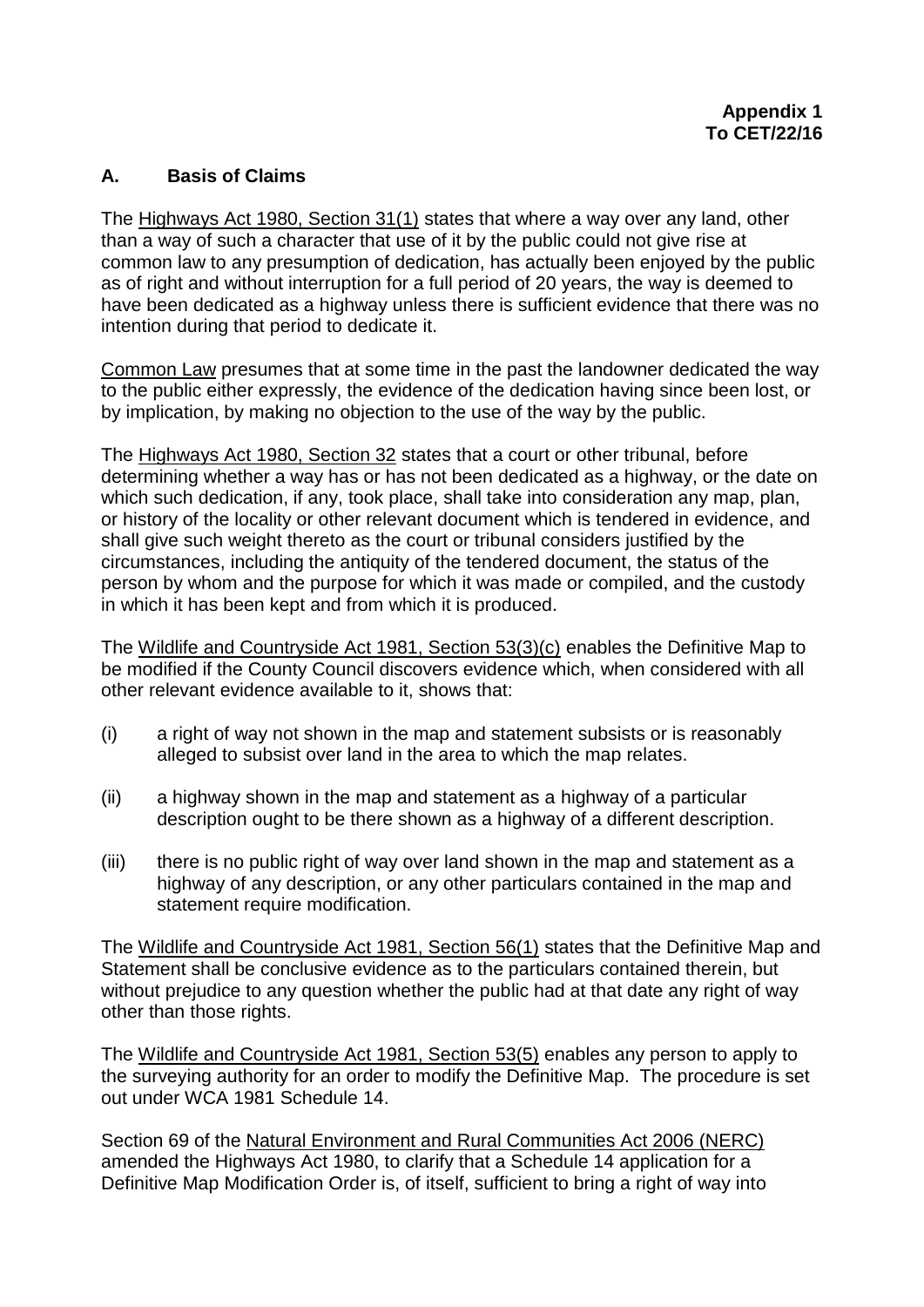question for the purposes of Section 31(2) of the Highways Act 1980, from the date that it was made.

Section 67 of the Natural Environment and Rural Communities Act 2006 (NERC) extinguishes certain rights of way for mechanically propelled vehicles except for the circumstances set out in sub-sections 2 to 8. The main exceptions are that:

- (a) it is a way whose main lawful use by the public during the period of 5 years ending with commencement was use for mechanically propelled vehicles;
- (b) it was shown on the List of Streets;
- $(c)$  it was expressly created for mechanically propelled vehicles;
- (d) it was created by the construction of a road intended to be used by such vehicles;
- (e) it was created by virtue of use by such vehicles before 1 December 1930.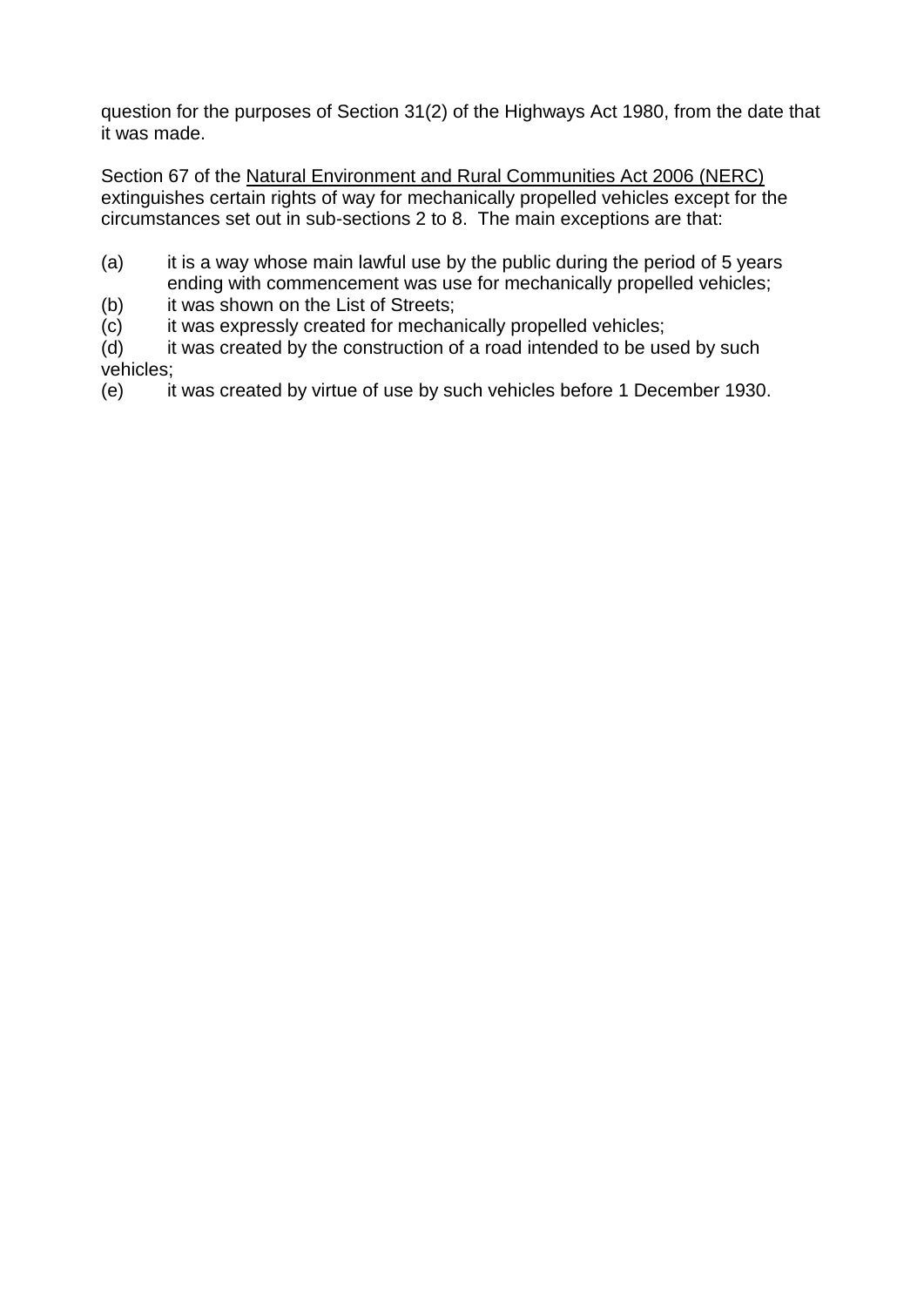**Proposal 1: Claimed footpath along Moor Lane, Southerton, between county road Lynch Head and Footpath No.17, points A-B on the proposal map HIW/PROW/22/08.**

**Recommendation: It is recommended that a Modification Order be made in respect of Proposal 1.**

# **1.1 Background**

1.1.1 Following initial contact and advice from Devon County Council, Mr Ted Swan, the volunteer Footpath Warden for Newton Poppleford & Harpford Parish Council, submitted a Schedule 14 application in July 2020. The application includes thirty user evidence forms and the route appears to have been wellused historically and known as Moor Lane. Although the parish review was imminent (it started in March 2022) Mr Swan applied to the Secretary of State to request DCC be directed to determine the application. Consequently, in January 2022 DCC were directed to determine the application within 12 months. Due to timings of committees and the consultation periods required during the parish review, it has been necessary to determine this application ahead of the parish review in order to meet the 12-month deadline directed by the Planning Inspector.

## **1.2 Description**

1.2.1 The application route starts at Lynch Head, County Road C219, at point A on plan HIW/PROW/22/08. It proceeds in a generally easterly direction for a distance of approximately 270 metres, along an enclosed and slightly sunken track with hedgebanks on either side, with a small dogleg midway along, before joining Footpath No. 17 at point B. The surface of the route consists mostly of bare earth along the well-trodden central area with grass/weeds along the sides and there is generally a width of 2-3 metres available between the hedgebanks.



Point A - looking down the application route in an easterly direction from the junction with the county road at Lynch Head.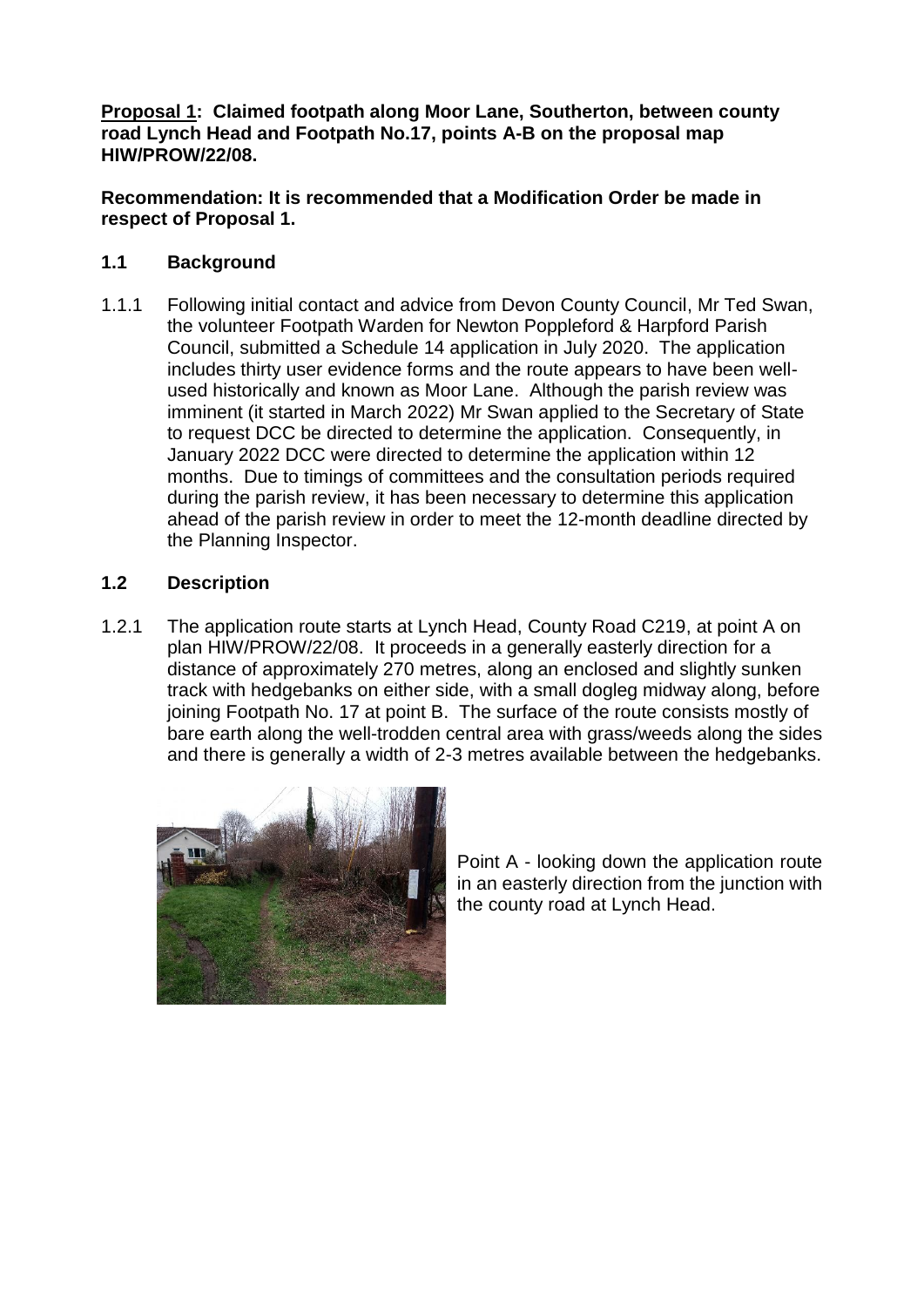

Point B - looking down the application route in a westerly direction from the junction with Footpath No.17.

1.3.1 The application route was not included in the survey of paths on behalf of Harpford Parish Council in 1950 and was not put forward for recording as a public right of way on the Definitive Map.

# **1.4 Documentary Evidence**

1.4.1 Ordnance Survey Surveyor's Drawings 1806-7

The Ordnance Survey Drawings of 1806-7 show the application route in the same manner as other roads that are public today. A similar road is shown running roughly parallel just to the south of the Southerton Brook.

1.4.2 Greenwood's Map 1827

Greenwood's map of 1827 shows the road to the south of the Southerton Brook but does not show the application route to the north.

1.4.3 Venn Ottery Tithe Map 1839 & Apportionment 1839

Tithe maps were drawn up under statutory procedures laid down by the Tithe Commutation Act 1836 and subject to local publicity, which would be likely to have limited the possibility of errors. Roads were sometimes coloured, and colouring can indicate carriageways or driftways. Public roads were not titheable. Tithe maps do not offer confirmation of the precise nature of the public and/or private rights that existed over the routes shown. Public footpaths and bridleways are rarely shown as their effect on the tithe payable was likely to be negligible. Routes which are not included within an individual apportionment are usually included under the general heading of 'public roads and waste'.

1.4.4 The application route is shown on the Tithe Map for Venn Ottery parish (as it then was), produced in 1839, as an enclosed track on the same route as exists today. Roads were not labelled or identified in the Apportionment as public and included those which were obviously public, as well as others more likely to have been private tracks for access to fields and some not now existing. In this case the whole of the application route is shown excluded from titheable plots. Roads are very lightly coloured or shaded on this tithe map but there is no indication that this denotes any sort of status and it is not listed in the apportionment.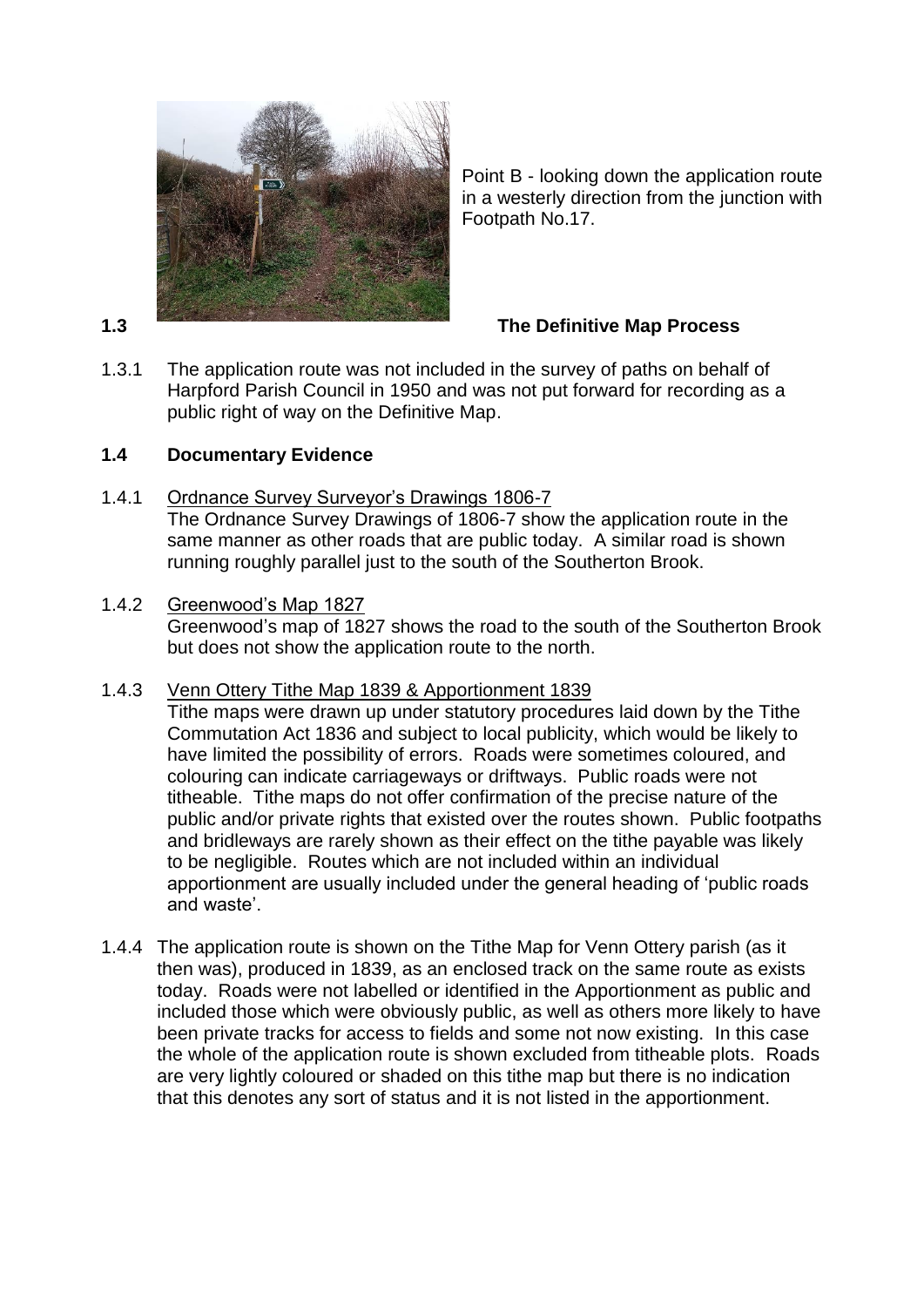# 1.4.5 Ordnance Survey 1" maps 1809,1898, 1946, 1960 and 1967

All the Ordnance survey one inch to the mile maps show the application route as an enclosed track that also encompasses a short section of the current Footpath No. 17 at the eastern end. The 1898 edition shows it as an '*unmetalled road*' branching off from the '*second class road*' leading from Newton Poppleford to Venn Ottery. All the later editions show it in the category '*Minor Roads in towns, Drive or Track (unmetalled)*'.

## 1.4.6 Ordnance Survey 25" First Edition 1887

Surveyed in 1887, the Ordnance Survey 25" to a mile 1 $st$  edition map shows the application route as an enclosed tree-lined track that also encompasses a short section of the current Footpath No. 17 at the eastern end. It is labelled 'Moor Lane' and there are no obstructions or gates shown on the application route.

## 1.4.7 Ordnance Survey 25" Second Edition 1904, 1934; Finance Act 1910 map & records

The later edition of the Ordnance Survey 2<sup>nd</sup> edition 25" to the mile map revised in 1903 shows the application route in much the same way as the  $1<sup>st</sup>$  edition map at the same scale. There is again a dashed line across the western end of the route where it joins the road from Newton Poppleford to Venn Ottery. The 1934 revision shows the application route in an identical manner. The 1904 maps were used as the basis for the 1910 Finance Act survey to ascertain the value of land for the purpose of taxation, copies of which were submitted with the additional material for the applications. The map shows the proposal route to have been excluded from surrounding hereditaments (assessment areas of land) throughout.

- 1.4.8 Ordnance Survey 6" to the mile maps 1889, 1906, 1935 and 1944 All of the Ordnance Survey 6" editions show the application route as an enclosed track with no obstructions or gates present.
- 1.4.9 Later Ordnance Survey A and B series maps 1949, 1961 and 1963 The later Ordnance Survey maps at varying scales all show the application route as an enclosed track with no obstructions, along with a path marked as FP that corresponds with what is now Footpath No. 17.
- 1.4.10 Bartholomew's Mapping 1902, 1923 and 1943 The application route is not shown on any of the Bartholomew's editions. These maps were produced mainly for the benefit of cyclists and their focus is therefore on routes suitable for bicycles at the time.
- 1.4.11 Aerial photography 1946, 1999-2000, 2006-7, 2010 and 2015 Aerial photography shows little change in the application route between 1946 and the twenty first century. It is consistently visible as an enclosed track, with varying degrees of hedge/tree growth adjacent which mostly obscures the surface. The 1999-2000 photos offer the best view of the surface of the route, especially of the western half, and it appears that the lane was particularly easily accessible at this date. There are no obvious obstructions visible in any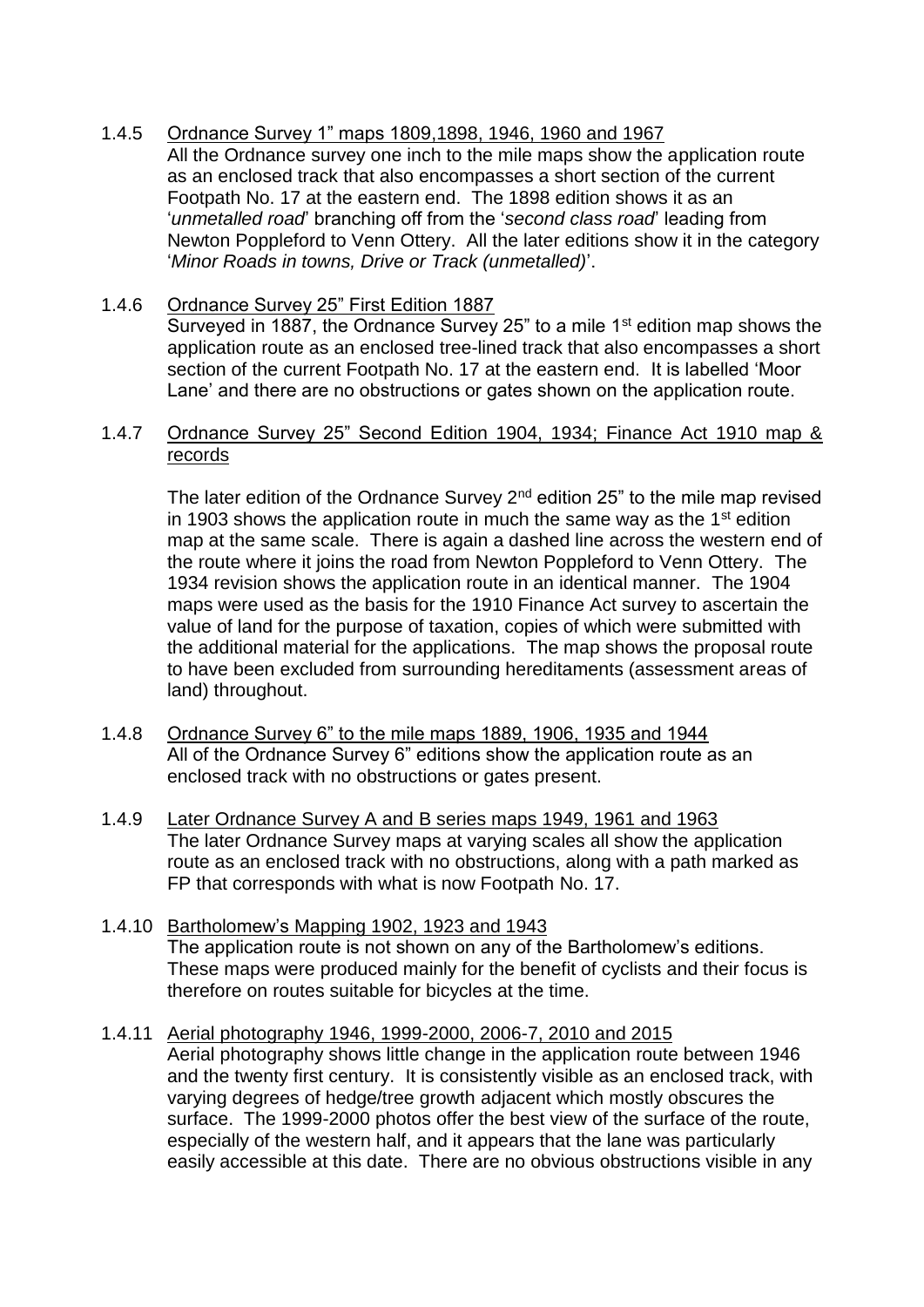of the photography, but these would likely be obscured by vegetation in any case.

1.4.12 Google Streetview images

Google Streetview images from 2008-2021 show the western end of the application route (point A). It is shown in varying levels of hedge growth but in all the images it is clearly unobstructed, available for use and well-trodden.

- 1.4.13 Highway maintenance records, handover maps and List of Streets Highway maintenance records from the 1960s and 1970s show that the application route was not at that time considered to be highway maintainable at public expense. The application route is left uncoloured and there are no notes or annotations relating to it. These maps did not show footpaths and bridleways, only public roads.
- 1.4.14 The application is also not shown as highway maintainable at public expense on the List of Streets.

#### **1.5 Definitive Map Reviews and Consultations**

- 1.5.1 The application route was not included in the survey of paths on behalf of Harpford Parish Council in 1950.
- 1.5.2 Further reviews in the 1960's and 1970's were started but not completed. The application route was not formally put forward by the Parish Council, nor mentioned in correspondence with Devon County Council during these reviews.

## **1.6 User Evidence**

- 1.6.1 Thirty user evidence forms were submitted with the Schedule 14 application and another five were received during informal consultations. Several other letters and emails were also received from people who had used the route and support the application.
- 1.6.2 The thirty user evidence forms submitted with the application are all from people who have used the route for twenty years or more. It appears that the applicant was under the impression that he had to collect forms only from those who had used it for more than twenty years, presumably a misunderstanding relating to the 20-year period required for statutory dedication. It is very likely that more forms would have been collected if the misunderstanding had not occurred, though they would obviously have covered a shorter period than those submitted. The chart below demonstrates the period of user evidence.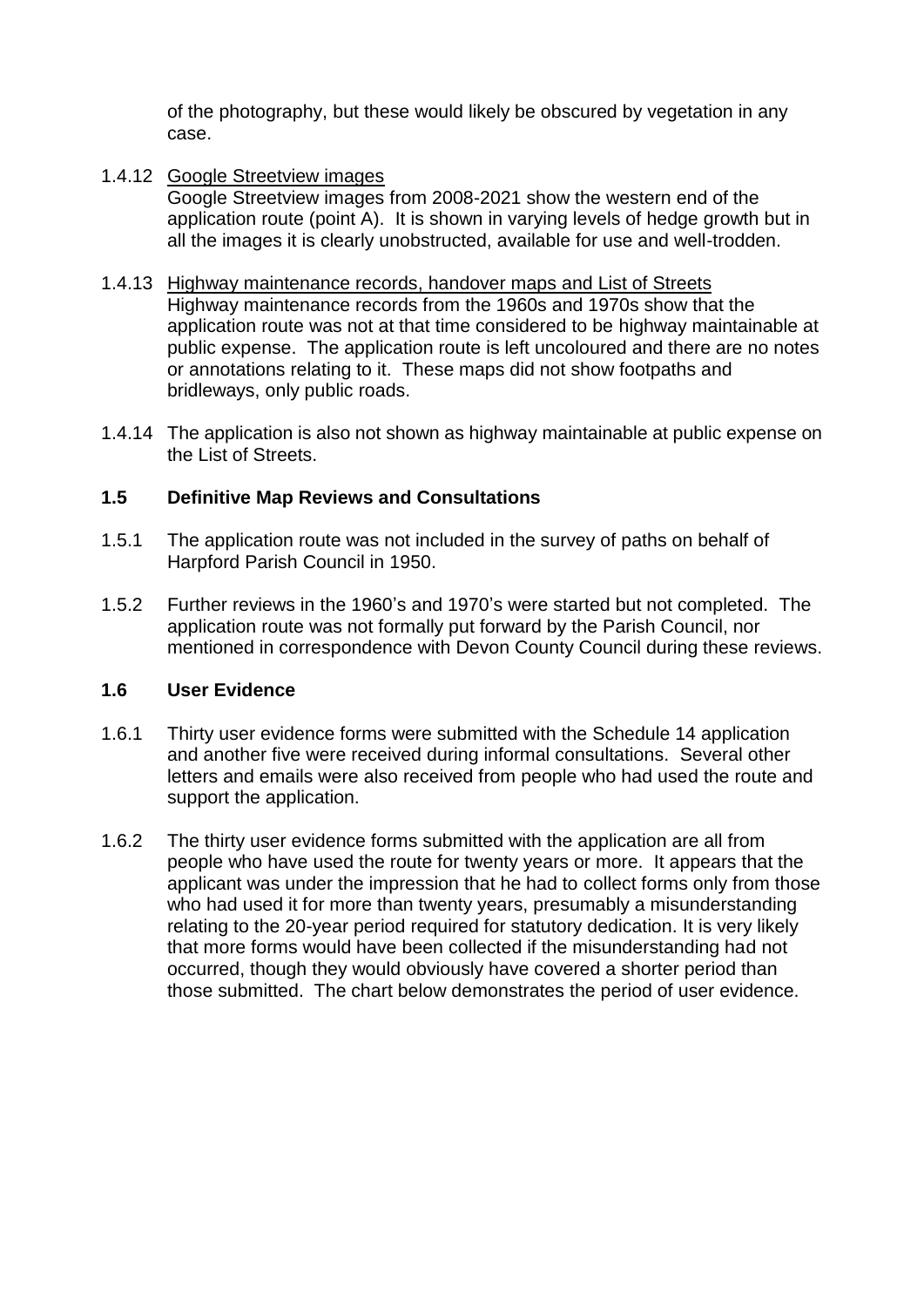

- 1.6.3 All 35 users state they have used the route on foot and all state that they have used it for pleasure apart from one who used it for both pleasure and walking to work. None of the users has ever been given, or asked, for permission to use the route, nor have any of them worked or been a tenant of the adjacent landowners. Very few know who the landowners are.
- 1.6.4 The earliest use stated by any of the users dates to 1961 J. Raymont having used the route for 59 years. P. Davey states that they have used the route since 1969 for a total of 51 years. Four other users have used the route for more than 40 years and another ten have used it for more than 30 years. In total 31 users state that they have used the route for a period of 20 years or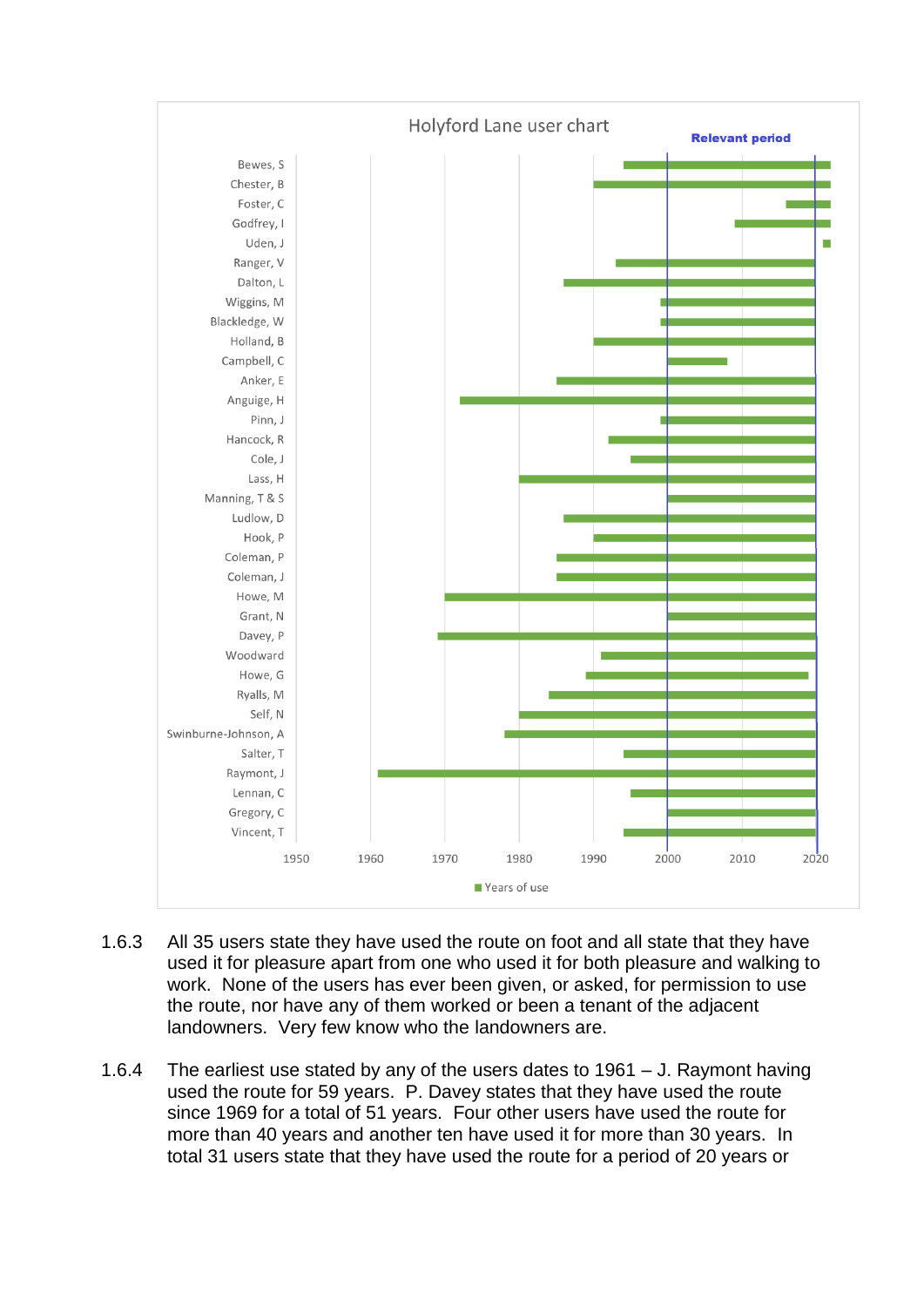more, and all of them appear to have done so at the date the use was called into question.

- 1.6.5 Frequency of use varies between users, as expected, but is consistent with a route being used for pleasure. Six users state that they have used the path on a weekly basis, with one using it three times per week. Seven users state that they have used it once or twice per year. The remaining users state that they have used the route at frequencies ranging from fortnightly to bi-monthly.
- 1.6.6 Two users suggest that DCC have may have been involved in maintaining the route in the past. Vincent states that '5 or 6 years ago' he reported the route to DCC as it was overgrown and the path was subsequently strimmed. DCC have no record of this and it seems likely that it was done by Ted Swan, the applicant and Parish Council footpath warden who undertakes such work within the parish. Lass states the reason that he believes the path to be public is that it '*has had maintenance by public bodies & vol. orgs*'. He also mentions that Frank Burke, '*a keen Southerton walker*', organised a clearance working party after the lane had become overgrown. No exact details are recalled but it may have been done under the umbrella of the Otter Valley Association.
- 1.6.7 Only one user, Pinn, states that they were challenged over use of the lane. Having used the route since 1999 she writes that she: '*was shouted at after questioning tree felling after April – told I shouldn't use path – from field owned by Chris Drake*'. Two other users, Salter and Cole, state that they had heard of others being challenged but neither provided any further details.
- 1.6.8 Anker states that a five bar gate was fastened back across the application route at point B for about a week when work was being done in the adjacent field (owned by Mr Drake) sometime around May 2020. She also states that Mr Drake '*got multiple signs erected*' at point B, though it appears that the signs referred to are the waymarkers for the existing Footpath No. 17, albeit the fingerpost was furnished with three additional waymarker arrows. Mr Drake's company, Land Solutions, undertake maintenance work on the PROW network on behalf of DCC and so it is likely that he was responsible for erecting these. However, these waymarkers do correctly sign the existing public footpath and although somewhat over the top they do not actively discourage or suggest that use of the application route is prohibited.
- 1.6.9 Mr Swinburne-Johnson states that until approximately 2005 the farmer at Hoppins Farm, Mr Kenny Brake, used to drive his cattle down the application route.

#### **1.7 Landowner and rebuttal evidence**

- 1.7.1 The application route itself is shown as unregistered on the Land Registry. There are five adjacent plots and the owners were all sent details of the application along with landowner evidence forms.
- 1.7.2 The only landowner evidence form submitted during consultation was from Mr Thomas Coleman of Harlens, the bungalow situated at the western end of the application route. Mr Coleman states that he has owned the property since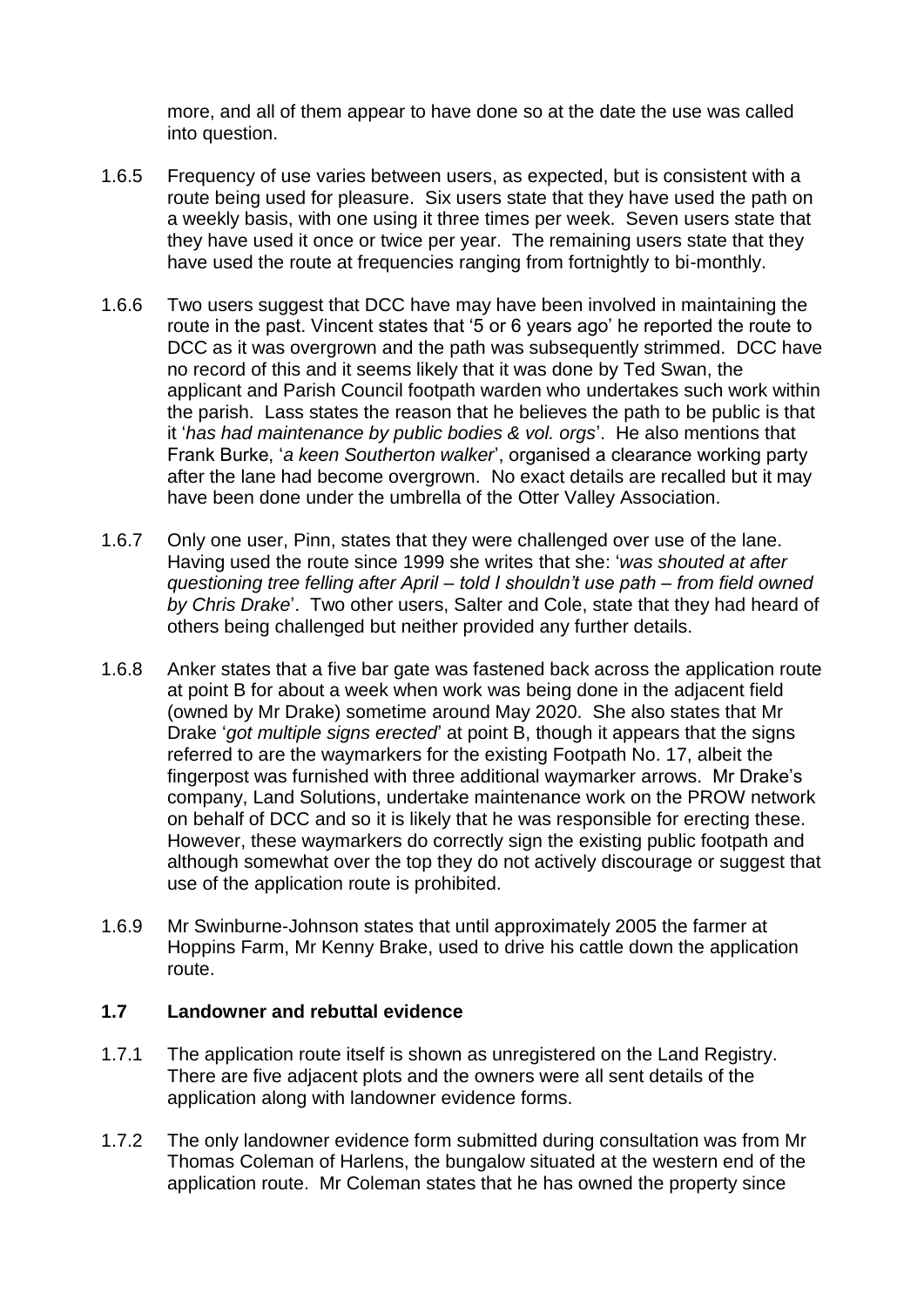October 2014 and believes it to be a public right of way – he considers it to be a '*green lane traditionally used by all to access Footpath 17*'.

- 1.7.3 Mr Coleman states that he has seen people using the route, writing '*I witness people using the path on a daily basis, usually walkers, dog walkers and folk wishing to go to Harpford village*'. In the further information section, he writes that '*I witness small numbers walking on a daily basis and suspect there are a lot more I don't see*'. He has never stopped or turned anyone back, never given or received permission to use the route and never obstructed the route or seen/noticed any signs on the route. He has used the route himself, it being his preferred route to Harpford Church and Harpford Hall, especially in the drier months of the year.
- 1.7.4 Mr Chris Drake, whose company Land Solutions undertake maintenance work on the PROW network for DCC, owns the land adjacent to the south of the application route. Though it appears that he briefly challenged public use of the application route in 2020 he has not done so since and has not returned his landowner evidence form to offer any evidence of rebuttal prior to his initial challenge.

#### **1.8 Discussion**

#### 1.8.1 Statute (Section 31 Highways Act 1980)

- Section 31(1) of the Highways Act 1980 states that if a way has actually been enjoyed by the public 'as of right' and without interruption for a full period of 20 years, it is deemed to have been dedicated as a highway unless there is sufficient evidence that there was no intention during that period to dedicate it. The relevant period of 20 years is counted back from a date on which the public right to use the way has been challenged. User evidence forms suggest that Mr Drake challenged some users in May 2020 and possibly physically obstructed the route (at least temporarily) at point B by fastening a field gate back across the route. Although the challenge does not appear to have been particularly strong, with many users not being exposed to it, it quickly became known to Ted Swan, the Parish Council volunteer footpath warden, who rapidly spread news of it and gathered user evidence, promptly submitting a Schedule 14 application in June 2020. It therefore seems reasonable to accept that the date on which the public right to use the way was challenged was May 2020 and that the relevant period is from May 2000 to May 2020.
- 1.8.2 The user evidence provided by the forms undoubtedly shows that use was as of right. During the relevant period the user evidence is clear that use was exclusively without force, secrecy or permission. Many of the users refer to the route being well-trodden and seeing other people using it, which is corroborated by the one landowner who returned their landowner evidence form. Use was of a quantity and frequency to be expected for a route of this character – rural though not remote – and there is no evidence that use was interrupted during the relevant period. User evidence extends back to the 1960s and is continuous up until May 2020 and then beyond and has been exclusively on foot.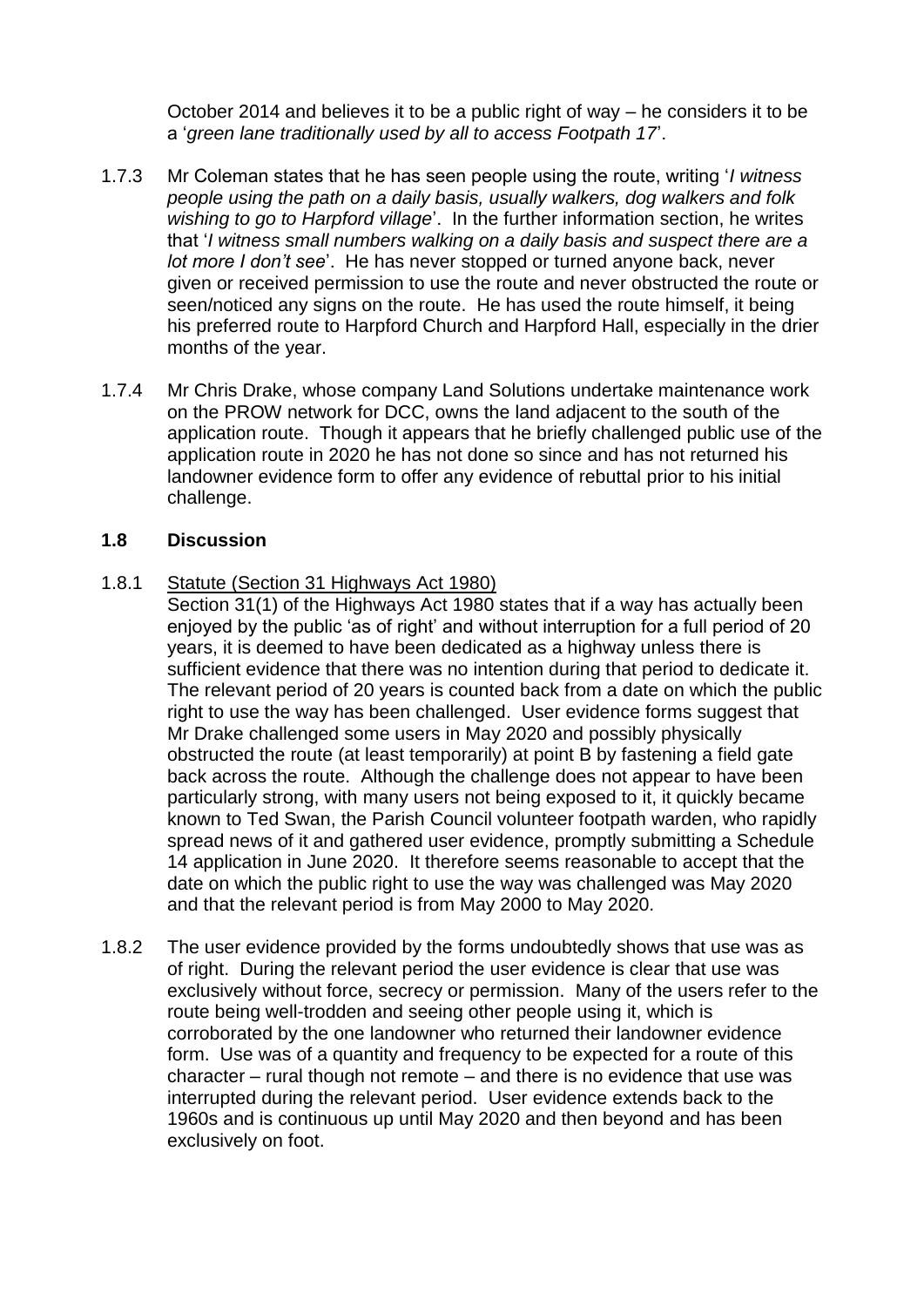- 1.8.3 No evidence has been provided or discovered to suggest that any landowners displayed any intention not to dedicate the application route. On the contrary, the only landowner to respond has done so in support of the application, having believed the route to be public since purchasing his property in 2014.
- 1.8.4 The plentiful evidence of use as of right on foot by the public, covering the relevant period without interruption, and the lack of any evidence of intention not to dedicate, strongly supports the conclusion that statutory dedication has occurred.

## 1.8.5 Common Law

The only other basis for its possible consideration as a highway is if there was any other significant supporting evidence from which a dedication of the route can be presumed or inferred under common law. At Common Law, evidence of dedication by the landowner can be express or implied and an implication of dedication may be shown if there is evidence, documentary, user or usually a combination of both from which it may be inferred that a landowner has dedicated a highway and that the public has accepted the dedication.

- 1.8.6 Historic mapping shows that the application route has physically existed since at least the early 1800s. Ordnance Survey 1" mapping consistently shows the application route in the same manner as other minor roads and tracks, though they do not provide any evidence of public status. The application route is shown excluded from titheable plots on the Venn Ottery Tithe Map and is again shown excluded from surrounding hereditaments on the Finance Act Plans of 1910. Both of these indicate that the route was considered likely to have some sort of public status at the time, most likely at bridleway status or higher.
- 1.8.7 Mapping at a larger scale, from the Ordnance Survey First Edition 25" up until the present day, shows the route as an enclosed track with no obstructions present. It is shown as having the same physical characteristics as it does today, with aerial photography also depicting it as an enclosed track with varying levels of hedge/tree growth. Highway maintenance records and handover maps show that from the second half of the twentieth century the route has not been considered to be, or recorded as, a public highway by any of the highway authorities. The application route is also missing from the Definitive Map Process and Parish Council or DCC records. It can therefore be concluded that the documentary evidence alone is not strong enough to support the existence of public rights along the application route. However, from the historic mapping it appears likely that the route has been open and available for use by the public since the early nineteenth century.
- 1.8.8 The user evidence available shows that the application route has been used by the public since the early 1960s – evidence stretching back earlier is unlikely to be forthcoming simply because of the required age of the user. Use has been unequivocally as of right and would have been obvious to the landowner(s). Historic mapping shows no obstructions to the route and so raise the possibility that it has always been open and available for use. Tithe map and Finance Act evidence supports the claim that the route was considered to be public (or at least not considered privately owned) and therefore available for use by the public in the nineteenth and early twentieth centuries. In the almost 60-year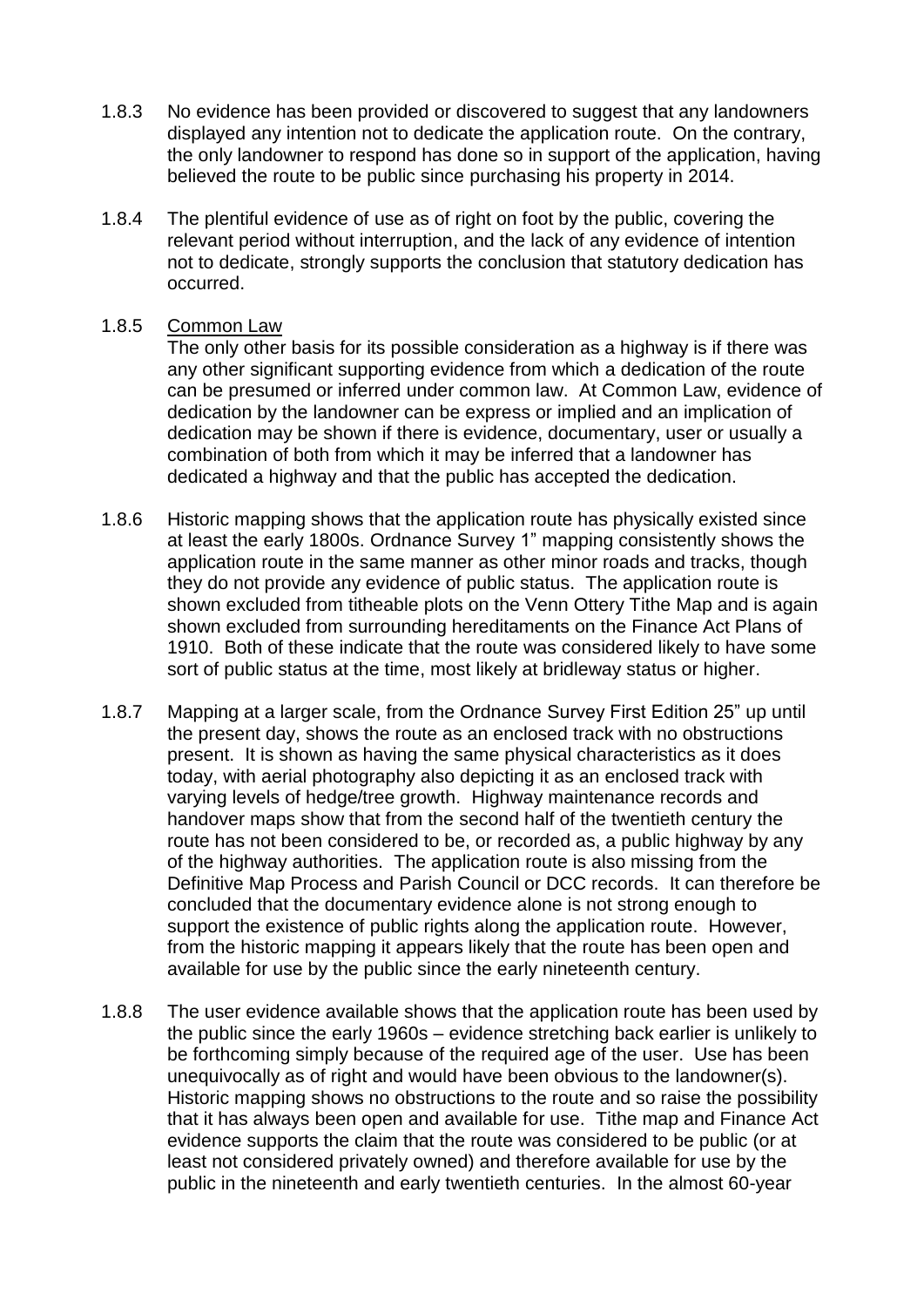period covered by the user evidence there is no evidence to suggest any landowner took any actions that could be construed as demonstrating a lack of intention to dedicate. At the same time, the user evidence suggests that public use along the enclosed and physically well-defined track would have been highly visible to the landowners.

1.8.9 The evidence when taken as a whole is therefore supportive of implied dedication at common law having occurred, with the landowners making no objection to use of the application route by the public on foot over more than half a century and likely much longer.

## **1.9 Conclusion**

1.9.1 Assessment of the evidence, in conjunction with other historical records, is considered sufficient to support the claim that public rights subsist on the balance of probabilities. Accordingly, the recommendation is that an Order be made to record a Footpath in respect of this application.